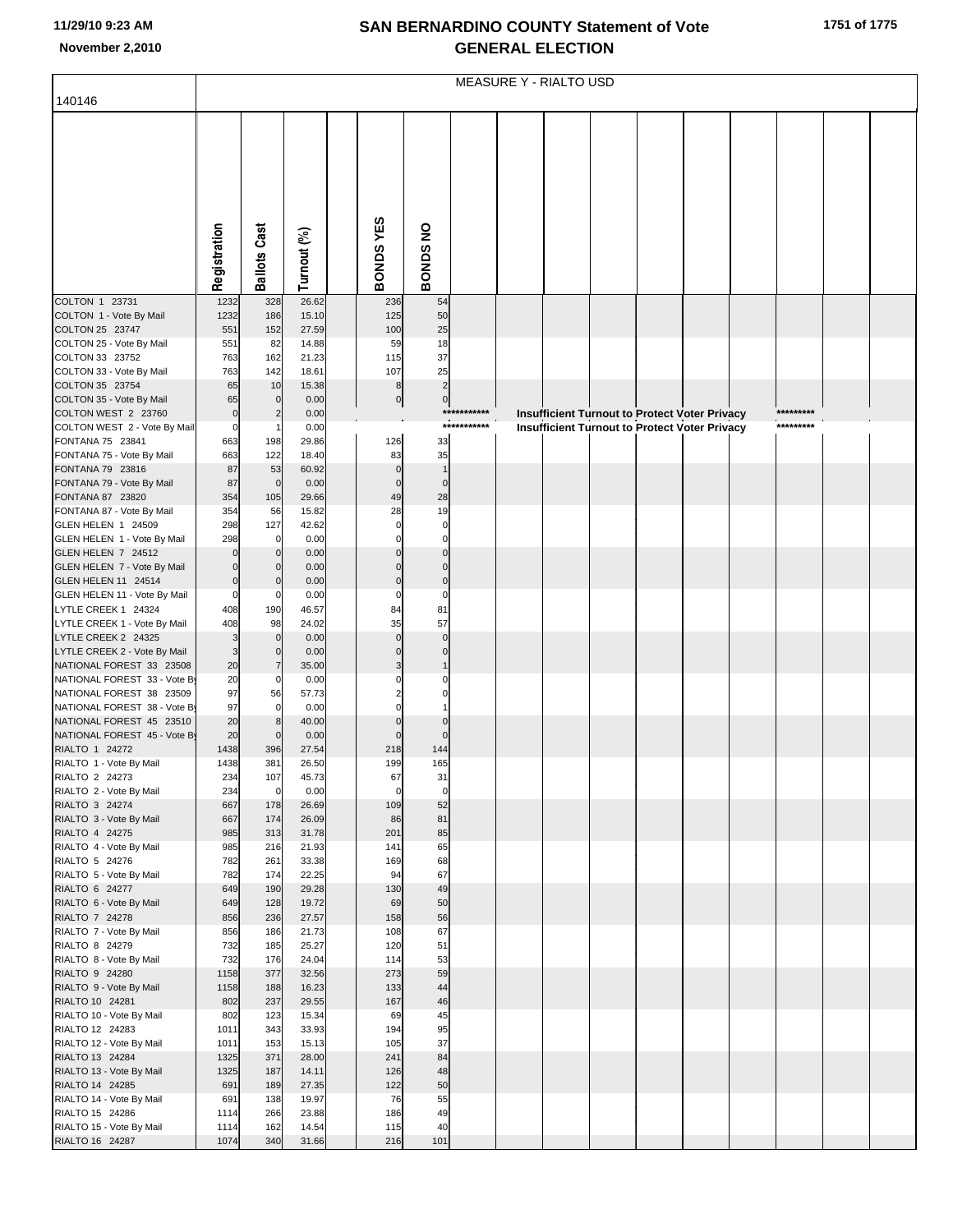## **SAN BERNARDINO COUNTY Statement of Vote November 2,2010 GENERAL ELECTION**

|                                                          | <b>MEASURE Y - RIALTO USD</b> |                     |                |  |                     |                 |             |  |                                                      |  |  |  |  |           |  |
|----------------------------------------------------------|-------------------------------|---------------------|----------------|--|---------------------|-----------------|-------------|--|------------------------------------------------------|--|--|--|--|-----------|--|
| 140146                                                   |                               |                     |                |  |                     |                 |             |  |                                                      |  |  |  |  |           |  |
|                                                          |                               |                     |                |  |                     |                 |             |  |                                                      |  |  |  |  |           |  |
|                                                          |                               |                     |                |  |                     |                 |             |  |                                                      |  |  |  |  |           |  |
|                                                          |                               |                     |                |  |                     |                 |             |  |                                                      |  |  |  |  |           |  |
|                                                          |                               |                     |                |  |                     |                 |             |  |                                                      |  |  |  |  |           |  |
|                                                          |                               |                     |                |  |                     |                 |             |  |                                                      |  |  |  |  |           |  |
|                                                          |                               |                     |                |  |                     |                 |             |  |                                                      |  |  |  |  |           |  |
|                                                          |                               |                     |                |  |                     |                 |             |  |                                                      |  |  |  |  |           |  |
|                                                          |                               |                     |                |  |                     |                 |             |  |                                                      |  |  |  |  |           |  |
|                                                          | Registration                  | <b>Ballots Cast</b> | Turnout (%)    |  | BONDS YES           | BONDS NO        |             |  |                                                      |  |  |  |  |           |  |
|                                                          |                               |                     |                |  |                     |                 |             |  |                                                      |  |  |  |  |           |  |
| RIALTO 16 - Vote By Mail                                 | 1074                          | 212                 | 19.74          |  | 140                 | 62              |             |  |                                                      |  |  |  |  |           |  |
| RIALTO 17 24288<br>RIALTO 17 - Vote By Mail              | 973<br>973                    | 277<br>236          | 28.47<br>24.25 |  | 169<br>133          | 85<br>89        |             |  |                                                      |  |  |  |  |           |  |
| RIALTO 18 24289                                          | 1227                          | 284                 | 23.15          |  | 200                 | 62              |             |  |                                                      |  |  |  |  |           |  |
| RIALTO 18 - Vote By Mail                                 | 1227                          | 217                 | 17.69          |  | 121                 | 72              |             |  |                                                      |  |  |  |  |           |  |
| RIALTO 19 24290                                          | 1159                          | 362                 | 31.23          |  | 232                 | 90              |             |  |                                                      |  |  |  |  |           |  |
| RIALTO 19 - Vote By Mail<br>RIALTO 20 24291              | 1159<br>1308                  | 196<br>270          | 16.91<br>20.64 |  | 113<br>188          | 69<br>67        |             |  |                                                      |  |  |  |  |           |  |
| RIALTO 20 - Vote By Mail                                 | 1308                          | 213                 | 16.28          |  | 151                 | 56              |             |  |                                                      |  |  |  |  |           |  |
| RIALTO 21 24292                                          | 1389                          | 309                 | 22.25          |  | 229                 | 57              |             |  |                                                      |  |  |  |  |           |  |
| RIALTO 21 - Vote By Mail                                 | 1389                          | 265                 | 19.08          |  | 194                 | 60              |             |  |                                                      |  |  |  |  |           |  |
| RIALTO 22 24293<br>RIALTO 22 - Vote By Mail              | 1351<br>1351                  | 350<br>258          | 25.91<br>19.10 |  | 223<br>181          | 92<br>62        |             |  |                                                      |  |  |  |  |           |  |
| RIALTO 26 24297                                          | 1051                          | 233                 | 22.17          |  | 148                 | 71              |             |  |                                                      |  |  |  |  |           |  |
| RIALTO 26 - Vote By Mail                                 | 1051                          | 184                 | 17.51          |  | 117                 | 61              |             |  |                                                      |  |  |  |  |           |  |
| RIALTO 27 24298                                          | 1313                          | 393                 | 29.93          |  | 245                 | 108             |             |  |                                                      |  |  |  |  |           |  |
| RIALTO 27 - Vote By Mail<br>RIALTO 31 24301              | 1313<br>787                   | 252<br>223          | 19.19<br>28.34 |  | 134<br>136          | 100<br>68       |             |  |                                                      |  |  |  |  |           |  |
| RIALTO 31 - Vote By Mail                                 | 787                           | 156                 | 19.82          |  | 71                  | 76              |             |  |                                                      |  |  |  |  |           |  |
| RIALTO 32 24302                                          | 615                           | 146                 | 23.74          |  | 99                  | 33              |             |  |                                                      |  |  |  |  |           |  |
| RIALTO 32 - Vote By Mail                                 | 615                           | 82                  | 13.33          |  | 53                  | 27              |             |  |                                                      |  |  |  |  |           |  |
| RIALTO 33 24303<br>RIALTO 33 - Vote By Mail              | 672<br>672                    | 207<br>134          | 30.80<br>19.94 |  | 145<br>70           | 45<br>57        |             |  |                                                      |  |  |  |  |           |  |
| RIALTO 34 24304                                          | 628                           | 205                 | 32.64          |  | 133                 | 41              |             |  |                                                      |  |  |  |  |           |  |
| RIALTO 34 - Vote By Mail                                 | 628                           | 107                 | 17.04          |  | 54                  | 48              |             |  |                                                      |  |  |  |  |           |  |
| RIALTO 35 24305                                          | 527                           | 173                 | 32.83          |  | 100                 | 60              |             |  |                                                      |  |  |  |  |           |  |
| RIALTO 35 - Vote By Mail<br>RIALTO 36 24306              | 527<br>750                    | 92<br>290           | 17.46<br>38.67 |  | 44<br>166           | 43<br>82        |             |  |                                                      |  |  |  |  |           |  |
| RIALTO 36 - Vote By Mail                                 | 750                           | 149                 | 19.87          |  | 83                  | 54              |             |  |                                                      |  |  |  |  |           |  |
| RIALTO 38 24308                                          | 951                           | 271                 | 28.50          |  | 192                 | 56              |             |  |                                                      |  |  |  |  |           |  |
| RIALTO 38 - Vote By Mail<br>RIALTO 42 24310              | 951<br>372                    | 155<br>110          | 16.30<br>29.57 |  | 103<br>79           | 47<br>22        |             |  |                                                      |  |  |  |  |           |  |
| RIALTO 42 - Vote By Mail                                 | 372                           | 77                  | 20.70          |  | 44                  | 25              |             |  |                                                      |  |  |  |  |           |  |
| RIALTO 43 24311                                          | 812                           | 201                 | 24.75          |  | 129                 | 56              |             |  |                                                      |  |  |  |  |           |  |
| RIALTO 43 - Vote By Mail                                 | 812                           | 133                 | 16.38          |  | 94                  | 30              |             |  |                                                      |  |  |  |  |           |  |
| RIALTO 47 24312<br>RIALTO 47 - Vote By Mail              | 434<br>434                    | 123<br>94           | 28.34<br>21.66 |  | 72<br>54            | 29<br>31        |             |  |                                                      |  |  |  |  |           |  |
| RIALTO 51 24314                                          | 536                           | 118                 | 22.01          |  | 66                  | 41              |             |  |                                                      |  |  |  |  |           |  |
| RIALTO 51 - Vote By Mail                                 | 536                           | 183                 | 34.14          |  | 101                 | 68              |             |  |                                                      |  |  |  |  |           |  |
| RIALTO NORTH 1 24326<br>RIALTO NORTH 1 - Vote By Mail    | 1202<br>1202                  | 447<br>285          | 37.19<br>23.71 |  | 275<br>155          | 139<br>115      |             |  |                                                      |  |  |  |  |           |  |
| RIALTO NORTH 2 24327                                     | 371                           | 91                  | 24.53          |  | 58                  | 19              |             |  |                                                      |  |  |  |  |           |  |
| RIALTO NORTH 2 - Vote By Mail                            | 371                           | 58                  | 15.63          |  | 39                  | 14              |             |  |                                                      |  |  |  |  |           |  |
| RIALTO NORTH 3 24328                                     | 105                           | 47                  | 44.76          |  | 24                  | 19              |             |  |                                                      |  |  |  |  |           |  |
| RIALTO NORTH 3 - Vote By Mail<br>RIALTO NORTH 4 24329    | 105<br>160                    | $\mathbf 0$<br>76   | 0.00<br>47.50  |  | $\pmb{0}$<br>43     | $\pmb{0}$<br>30 |             |  |                                                      |  |  |  |  |           |  |
| RIALTO NORTH 4 - Vote By Mail                            | 160                           |                     | 0.63           |  |                     |                 | *********** |  | <b>Insufficient Turnout to Protect Voter Privacy</b> |  |  |  |  | ********* |  |
| RIALTO NORTH 6 24330                                     | $\mathbf 0$                   | $\Omega$            | 0.00           |  | 0                   | $\mathbf 0$     |             |  |                                                      |  |  |  |  |           |  |
| RIALTO NORTH 6 - Vote By Mail<br>SAN BERNARDINO 22 24408 | $\overline{0}$<br>1017        | $\mathbf 0$<br>266  | 0.00<br>26.16  |  | $\mathsf{C}$<br>201 | $\Omega$<br>48  |             |  |                                                      |  |  |  |  |           |  |
| SAN BERNARDINO 22 - Vote By                              | 1017                          | 164                 | 16.13          |  | 107                 | 36              |             |  |                                                      |  |  |  |  |           |  |
| SAN BERNARDINO 43 24429                                  | 1011                          | 258                 | 25.52          |  | 170                 | 47              |             |  |                                                      |  |  |  |  |           |  |
| SAN BERNARDINO 43 - Vote By                              | 1011                          | 186                 | 18.40          |  | 127                 | 45              |             |  |                                                      |  |  |  |  |           |  |
| SAN BERNARDINO 49 24435<br>SAN BERNARDINO 49 - Vote By   | 905<br>905                    | 175<br>201          | 19.34<br>22.21 |  | 116<br>134          | 41<br>56        |             |  |                                                      |  |  |  |  |           |  |
| SAN BERNARDINO 50 24436                                  | 1125                          | 238                 | 21.16          |  | 186                 | 31              |             |  |                                                      |  |  |  |  |           |  |
| SAN BERNARDINO 50 - Vote By                              | 1125                          | 158                 | 14.04          |  | 106                 | 46              |             |  |                                                      |  |  |  |  |           |  |
| SAN BERNARDINO 51 24437                                  | 1085                          | 260                 | 23.96          |  | 166                 | 58              |             |  |                                                      |  |  |  |  |           |  |
| SAN BERNARDINO 51 - Vote By<br>SAN BERNARDINO 52 24438   | 1085<br>936                   | 183<br>268          | 16.87<br>28.63 |  | 124<br>186          | 41<br>55        |             |  |                                                      |  |  |  |  |           |  |
| SAN BERNARDINO 52 - Vote By                              | 936                           | 139                 | 14.85          |  | 91                  | 43              |             |  |                                                      |  |  |  |  |           |  |